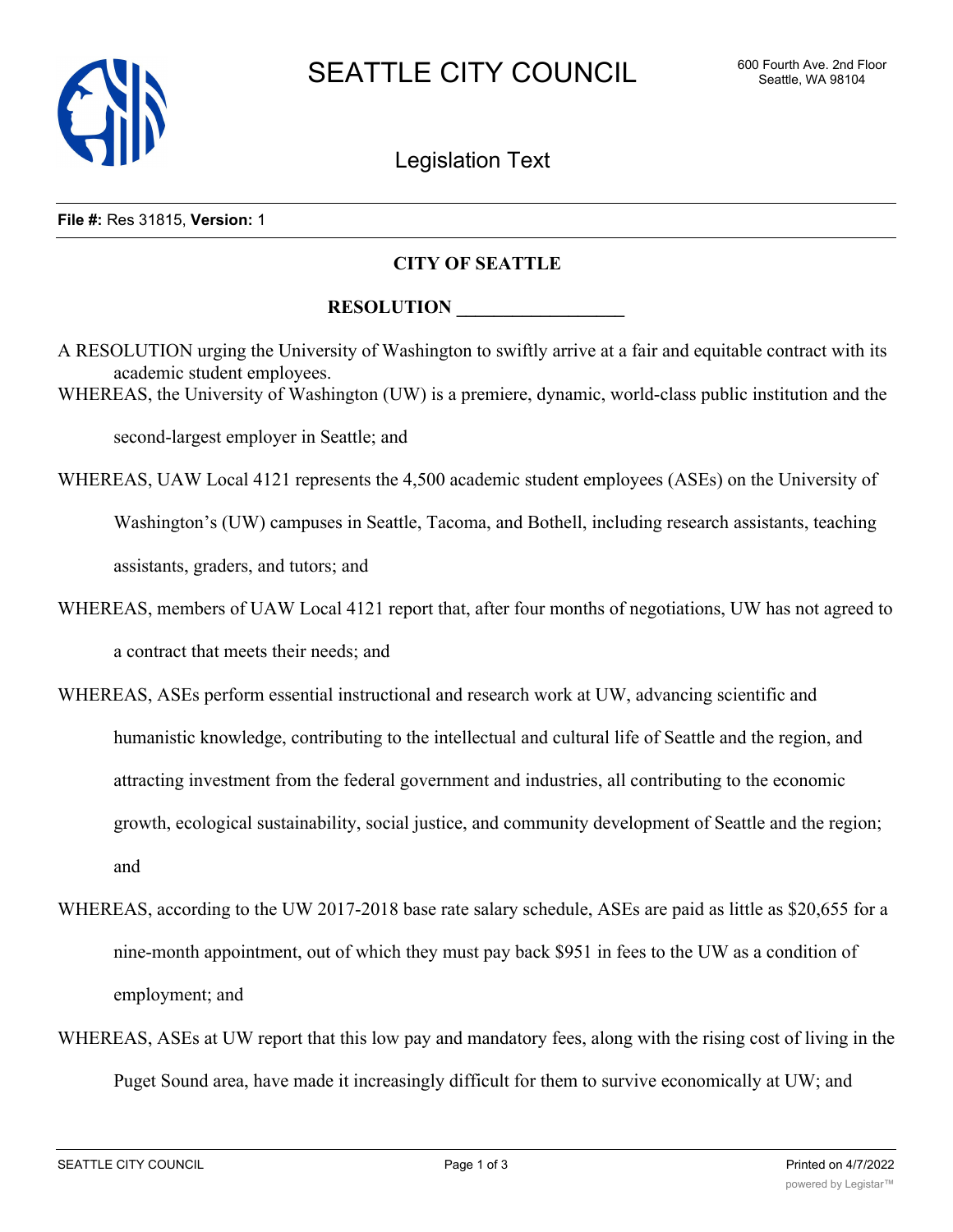- WHEREAS, according to a membership survey conducted by UAW Local 4121 last fall, the average ASE pays 44 percent of their income for housing, 82 percent are rent-burdened, and the majority of UW's ASEs make ends meet by cutting costs on food, clothing, child care, and other basic necessities; and
- WHEREAS, the Seattle City Council recognizes the urgent need for housing affordable to workers including the ASEs at UW; and
- WHEREAS, the UW core values statement emphasizes a commitment to "recruit the best, most diverse and innovative faculty and staff from around the world, encouraging a vibrant intellectual community for our students;" and
- WHEREAS, ASEs argue that fair pay and fee waivers are necessary to prevent the further gentrification of graduate education, so that people from low-income and working families, women, people of color, queer and trans people, immigrants, and working parents have a sustainable opportunity to earn advanced degrees and further contribute to their communities; and
- WHEREAS, after four months of contract negotiations, on Tuesday, May 15, 2018, thousands of UAW Local 4121 members held a one-day strike to demand better pay and fee waivers to keep pace with the region's rising cost of living; and
- WHEREAS, the Seattle City Council is concerned that if UW and UAW Local 4121 do not reach an agreement, ASEs may be forced to strike again this spring, potentially disrupting classes and even final exams; NOW, THEREFORE,

## **BE IT RESOLVED BY THE CITY COUNCIL OF THE CITY OF SEATTLE THAT:**

Section 1. The Seattle City Council affirms that all workers in Seattle, including academic student employees (ASEs) at the University of Washington (UW), should be paid a living wage.

Section 2. The Seattle City Council urges UW leadership to reach a fair and equitable contract agreement with the members of UAW Local 4121 that addresses ASEs concerns about pay, fees, and affordability at UW.